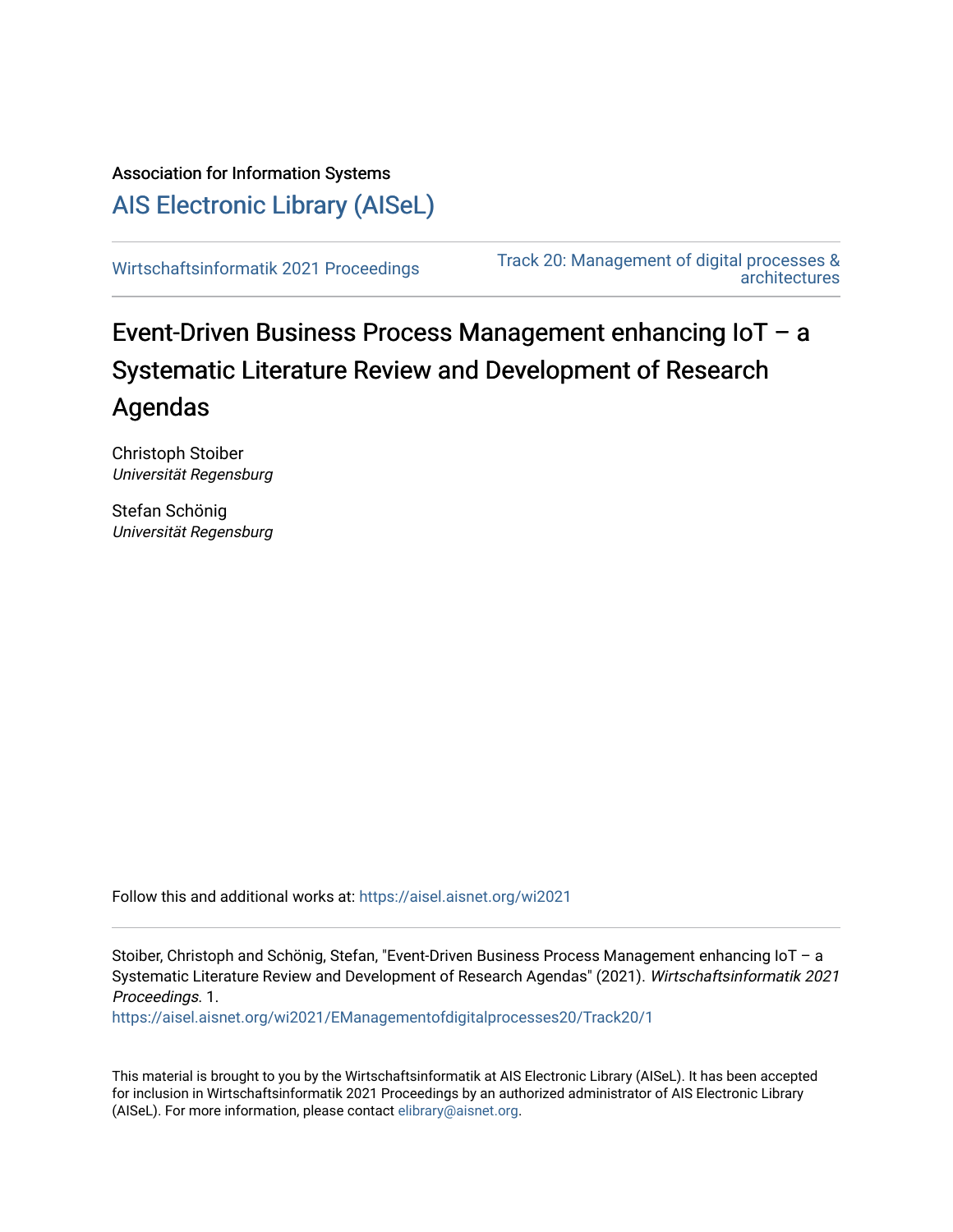## **Event-Driven Business Process Management enhancing IoT – a Systematic Literature Review and Development of Research Agenda**

Christoph Stoiber, Stefan Schönig

University of Regensburg, Germany [christoph.stoiber@stud.uni-regensburg.de,](mailto:christoph.stoiber@stud.uni-regensburg.de) stefan.schoenig@ur.de

**Abstract.** The integration of high frequency event data from Internet of Things (IoT) devices into existing complex and mature Business Process Management Systems (BPMS) constitutes a major hurdle for many organizations. Event-Driven Business Process Management (EDBPM) is a paradigm to tackle this hurdle and to lever the enhancement of industrial IoT applications. Existing literature regarding EDBPM and its underlying technologies and methods form a heterogenous set of approaches, frameworks and applications that lacks standardization and maturity. In this context, the literature review of the work at hand conducts a survey about EDBPM focusing on its capabilities to be a lever for the scale of IoT applications. First, we perform an extensive literature research on EDBPM and related topics. Second, a literature analysis and synthesis are presented by summarizing and clustering the discovered publications. Furthermore, a future research agenda is formulated that addresses the main existing research gaps and challenges of EDBPM.

**Keywords:** Event-Driven Business Process Management, Internet of Things, Complex Event Processing, Event-Driven Architecture.

## **1 Introduction**

The widespread of the Internet of Things (IoT) led to a great variety of different applications in almost each sector of private and professional life [\[1\]](#page-13-0). One major focus of applications in the last decade lay on the smart home, smart grid, and smart healthcare market [\[2\]](#page-13-1). But especially industrial companies are progressively using IoT technology for efficient management and controlling of industrial processes and assets to increase productivity and reduce operational costs [\[3\]](#page-13-2). However, most companies already have matured and sophisticated process landscapes and IT system architectures that often prevent an easy implementation of IoT technologies [\[4\]](#page-13-3). One inherent cause for this situation is the need for enterprise IT systems to adapt to the flexible and near real-time continuous data flow that is generated by IoT devices. The high availability of IoT-related business operations data leads to a high scale transmission of event data that needs to be received, correlated, and processed before exploiting it for business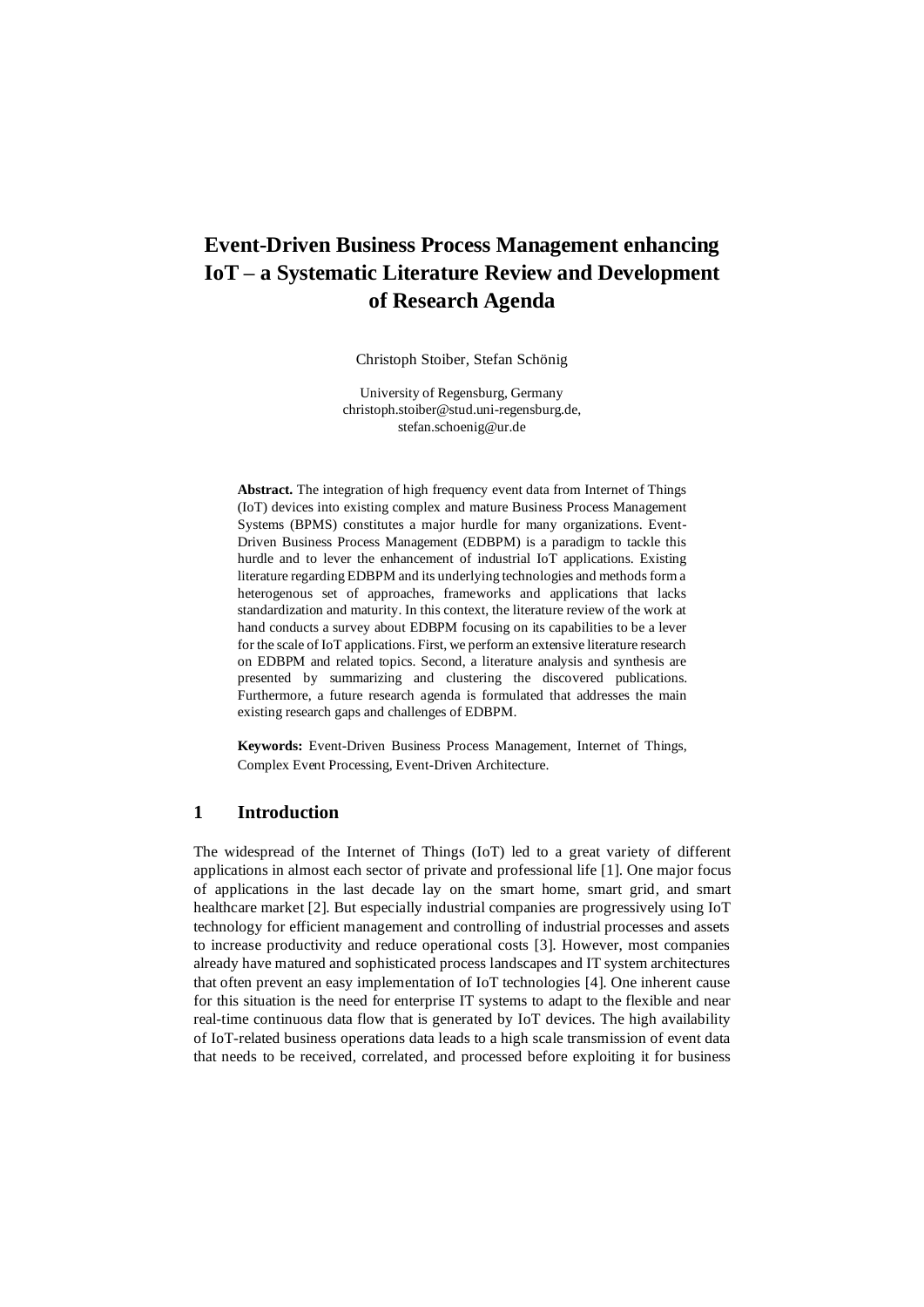processes [\[5\]](#page-13-4). A business process is a collection of events, activities, and decisions that involves several (human) resources [\[6\]](#page-13-5). To support processes at an operational level, a Business Process Management System (BPMS) can be used. A BPMS deals, a.o., with the enactment of models that define the interplay between environmental circumstances and activities to be executed. The emergence of IoT is a big challenge for traditional BPMS that are responsible for managing the increasing number of data coming from heterogenous sources. Event-Driven Business Process Management (EDBPM) now constitutes an interesting approach that combines two different disciplines, namely Complex Event Processing (CEP) and Business Process Management (BPM) to tackle the challenges of high-volume event integration. This combination leads to a system that can deal with event-driven behavior and can process real-time data from distributed sources. Having implemented EDBPM into the enterprise IT landscape, a more effective and efficient integration and usage of IoT devices is possible [\[7\]](#page-13-6).

This paper aims at *a)* describing the importance of EDBPM for the proliferation of IoT applications, *b)* synthesizing and interpreting the current state of EDBPM research and *c)* proposing a possible research agenda. According to Hart [\[8\]](#page-13-7), through a structured literature review, the current state of research can be systematically reproduced, summarized, and interpreted. In this way, research gaps can be uncovered and new incentives for future research can be created. Especially by synthesizing and interpreting the overall picture, a further gain in knowledge is possible, which is not achievable by only studying a single publication [\[9\]](#page-13-8). Therefore, the authors hope to provide a structured entry point, overview, and motivation for further research on EDBPM that paves the way for a larger scale of IoT technologies in process-oriented businesses. The paper is organized as follows. Section [2](#page-2-0) provides an overview about the theoretical foundations of EDBPM and related work. In section 3, the applied research methodology is presented. Section 4 presents the results of the literature review by analyzing and synthesizing the considered publications. Section 5 proposes a future research agenda based on the main research gaps, concluding with a summary and outlook in section [6.](#page-12-0)

## <span id="page-2-0"></span>**2 Theoretical Background and Related Work**

## **2.1 Theoretical Foundation**

The research of BPM has already come up with several methods to perform data processing or data analysis. For example, Business Process Intelligence solutions provide tools for the analysis, prediction, monitoring, control, and optimization of business processes [\[10\]](#page-13-9). But Business Process Intelligence is mostly used for ex post analysis of process or event data and lacks capabilities of processing enormous amounts of real-time data from heterogenous sources [\[11\]](#page-13-10). Business Activity Monitoring (BAM), however, is able to monitor and process event data online in real-time. But traditional BAM does not provide a specific engine to identify rules or create patterns that are essential for the correlation of high-volume event data generated by IoT devices, besides their inflexibility regarding heterogenous data sources [\[12\]](#page-13-11). The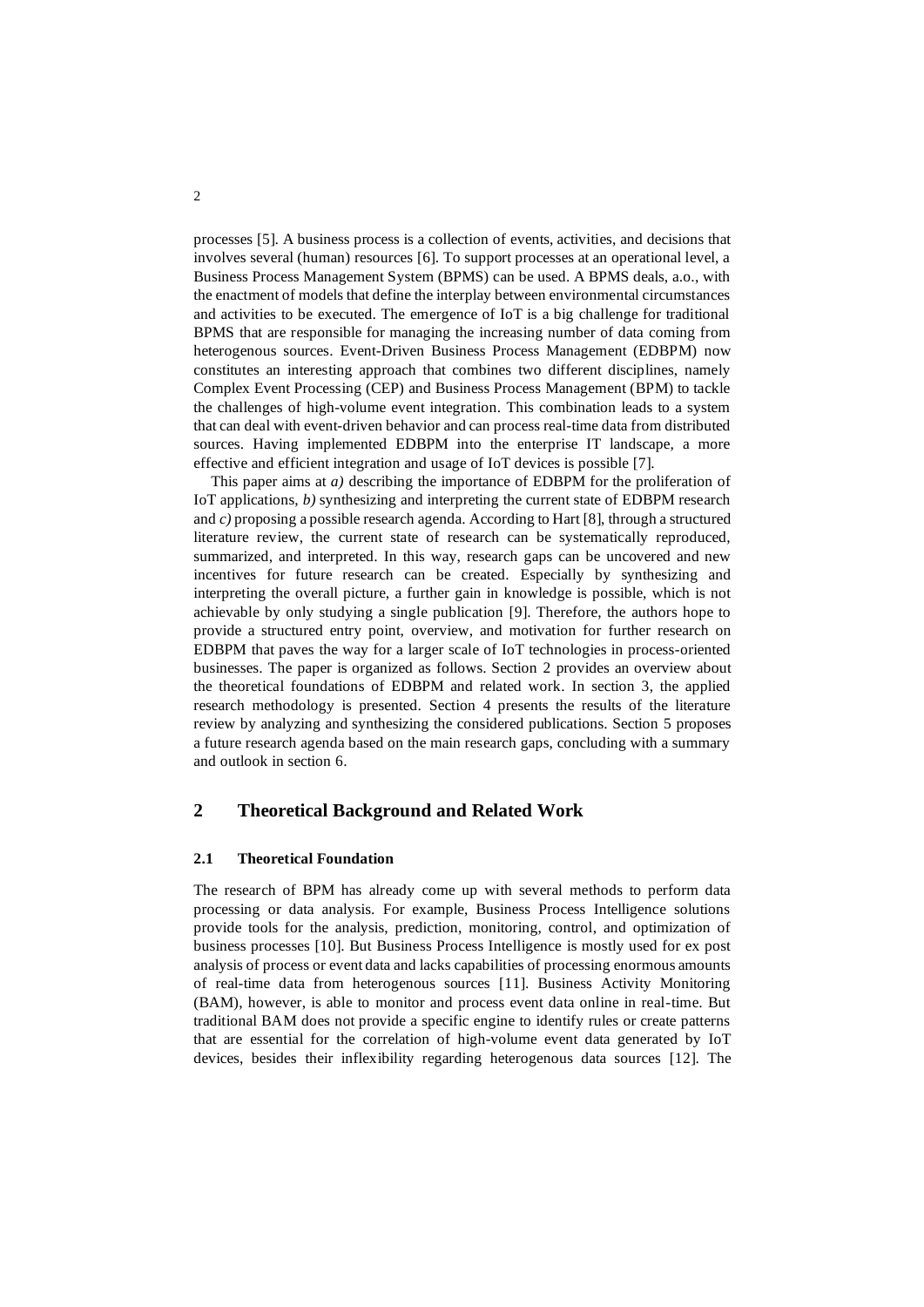concept of an Event-Driven Architecture (EDA) constituted an important progress as events turned to a central structural element within the corporate IT environment [\[5\]](#page-13-4). Based on this message-driven architecture, further methods like CEP enabled obtaining understandable and usable information on the basis of high-volume event streams generated by heterogenous data sources [\[13\]](#page-13-12). EDBPM now comprises and combines several disciplines including CEP and BPM to make use of the acquired data and represents a central paradigm for high volume event integration [\[14\]](#page-14-0). A working definition of EDBPM could be the enhancement of traditional BPM by Service Oriented Architecture, EDA, Software as a Service, BAM and CEP to make optimal use of events for process integration [\[12\]](#page-13-11).



**Figure 1.** EDBPM architecture and interfaces

<span id="page-3-0"></span>[Figure](#page-3-0) 1 illustrates the main components and interfaces of an EDBPM based on an EDA. An EDBPM serves as an event mediator with its main components CEP and BPMS including interfaces to the event provider and event consumer. Event-Driven Business Activity Monitoring has the capabilities to capture and process events with minimum latency for providing real-time access to business performance indicators. By adding reactive capabilities using Event-Driven Process Control, the system is not mandatory limited to human intervention. Beyond the monitoring and active control of business processes, there is a strongly growing market for further analytics to gain even deeper insights in the operational process data. One of the main interests lies in active, real-time decision support or even predictive tools such as Event-Driven Predictive Analytics.

#### **2.2 Differentiation from Related Work**

There are already existing studies on EDBPM and related topics, which mostly focus on various independent aspects including EDA and CEP (see Table 1). However, the few publications performing a comprehensive review on EDBPM are either outdated or pursue a different survey objective. Krumeich et al. [\[15\]](#page-14-1) for example, investigated the status quo of EDBPM in the year 2014 and proposed a possible research agenda.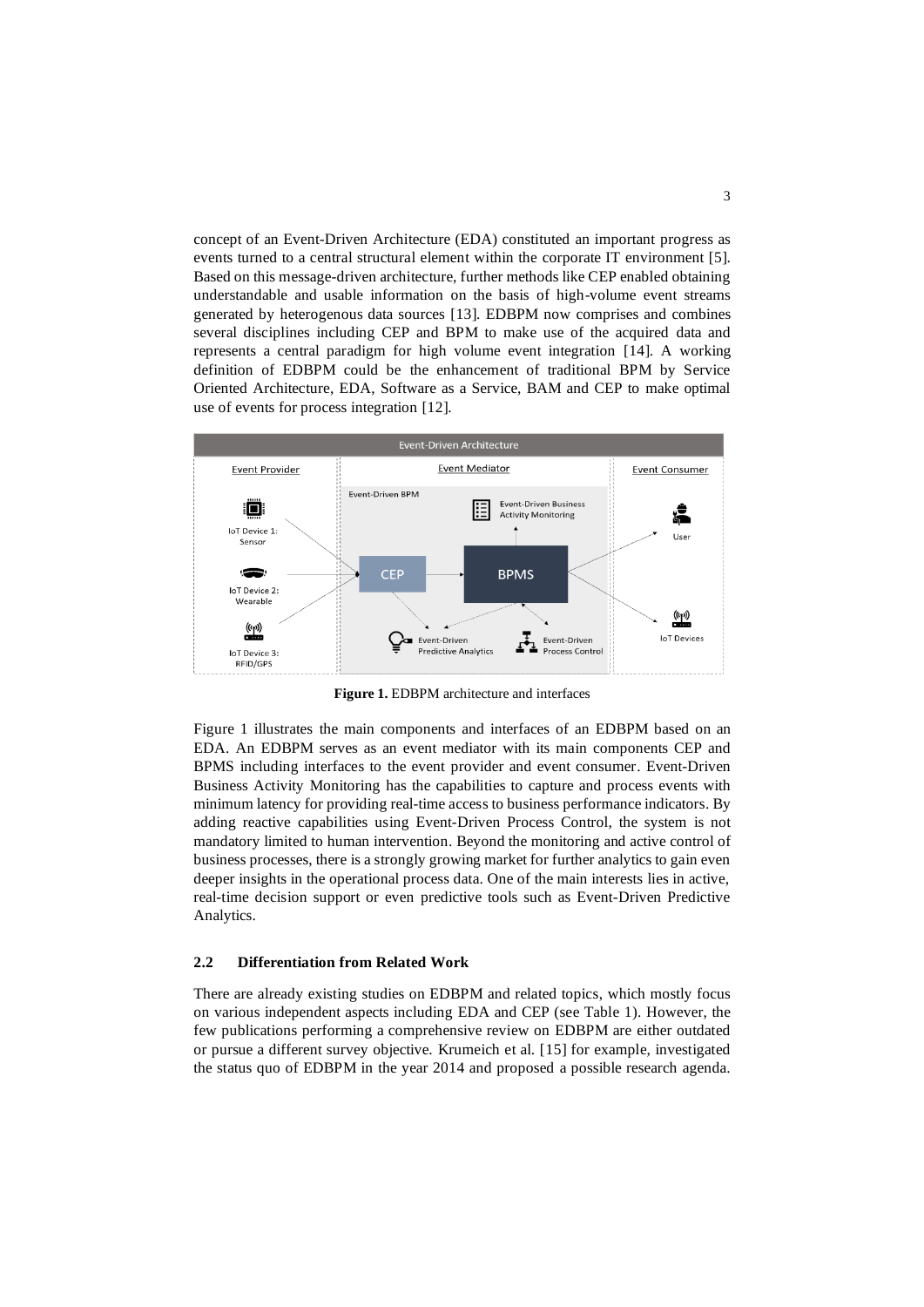Yet, in the past six years, the research field of EDBPM has experienced significant growth and needs to be reinvestigated. 25 of the 55 publications presented in section 4 have been published after 2014, confirming the progress of that field of research. Several of the formerly existing challenges have already been solved or at least tackled, as illustrated in subsection 5.1. Moreover, the paper at hand underlays EDBPM as a lever to enhance the implementation and scaling of IoT applications and therefore differentiates itself from other similar publications. This mostly becomes apparent both at the formulated clusters of section 4 and the proposed research agenda in section 5 that have a distinct IoT reference. Therefore, the publication focuses on literature that leads to improved EDBPM solutions or EDBPM components with beneficial character for IoT event data processing. Furthermore, the literature review lays a focus on the rather technical aspects of EDBPM without concentration on management or process related publications.

## **3 Research Methodology**

The underlying methodology to survey the current state of research in the field of EDBPM is a structured literature review. Vom Brocke et al. [\[16\]](#page-14-2) proposed an established procedure that allows a rigorous literature analysis based on a five-step framework. This framework comprises *(i)* the definition of the review scope, *(ii)* the conceptualization of the topic, *(iii)* a literature search, *(iv)* an extensive literature analysis and synthesis, and  $(v)$  the formulation of a research agenda. In combination with the structured taxonomy by Cooper [\[17\]](#page-14-3), the main characteristics of the review could be concretized. This review mainly focuses on the current state of research regarding EDBPM in the function of a technology enabler for IoT. The main goal is the identification of clusters within the current research contributions and to detect research gaps aiming at the formulation of a research agenda. To cover all important research directions, a neutral perspective needs to be maintained. The coverage can be considered as representative, as an adequate number of publications has been selected in different eminent databases that cover most of the journals and conferences relevant to the topic. The organization of the review follows a conceptual approach and is designated to a specialized scholar.

The literature search itself was conducted according to the Preferred Items for SLRs and Meta-Analysis (PRISMA) statement. The PRISMA statement is a method to help authors to improve the reporting of systematic reviews and includes a structured checklist and flow diagram [\[18\]](#page-14-4). Especially the flow diagram is capable of illustrating the procedure and results of the literature search and analysis. Composed of four phases, "Identification", "Screening", "Eligibility", and "Included", the method gradually reduces the number of publications by assessing the eligibility using predefined criteria. Figure 2 shows the resulting four-phase flow diagram including the incorporated databases and number of considered publications. Several fundamental papers about EDBPM have been analyzed by their title, abstract, and keywords to find suitable search terms. Eventually, the search string *("EDBPM" OR "EDA" OR "CEP" OR "BPM") AND ("IoT")* as well as the written-out terms have been used for abstract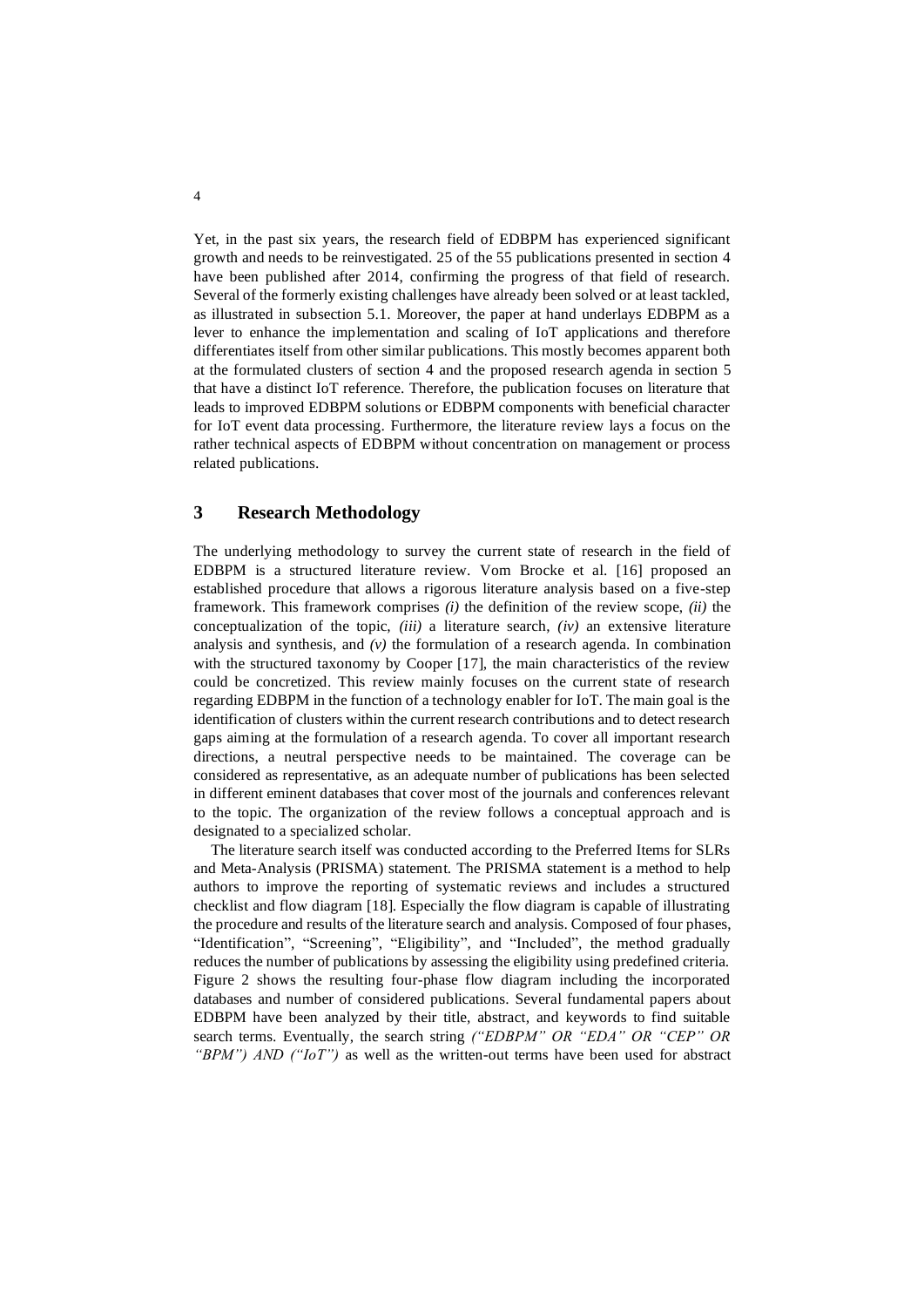queries in the relevant databases. To incorporate and consider preferably all relevant journals and top conference proceedings of that research area, ACM Direct Library, IEEE Xplore, ScienceDirect, Scopus, Springer Link, and Wiley Online have been queried. According to the PRISMA statement, four criteria have been formulated which a paper needs to achieve to be eligible for this review. The publication must *i)* be a peerreviewed original research paper, *ii)* be a full-length paper, *iii)* propose novel and relevant scientific findings, and *iv)* propose an evaluated solution or method. As criterion *i*) and *ii*) can be easily and objectively examined for each publication, the assessment of both latter criteria represents a rather subjective procedure based on the authors' capability to estimate the contribution and significance of each publication.



**Figure 2.** PRISMA flow diagram

For the initial abstract queries, 832 publications have been found in all utilized databases. After removing duplicates, a first manual review of the remaining 584 records was performed. The authors therefore performed an assessment on title, abstract and keywords based on incongruity with the eligibility criteria. Another 218 papers were discarded based on incongruity with at least one criterion. Eventually, the full texts of 366 articles were analyzed in detail resulting in another discard of 212 articles. Among them, 29 publications did not provide an evaluated solution, 92 could not add significant scientific novelty in comparison with existing contributions, and 91 had no relevant reference to the IoT paradigm. In addition to the 154 remaining publications,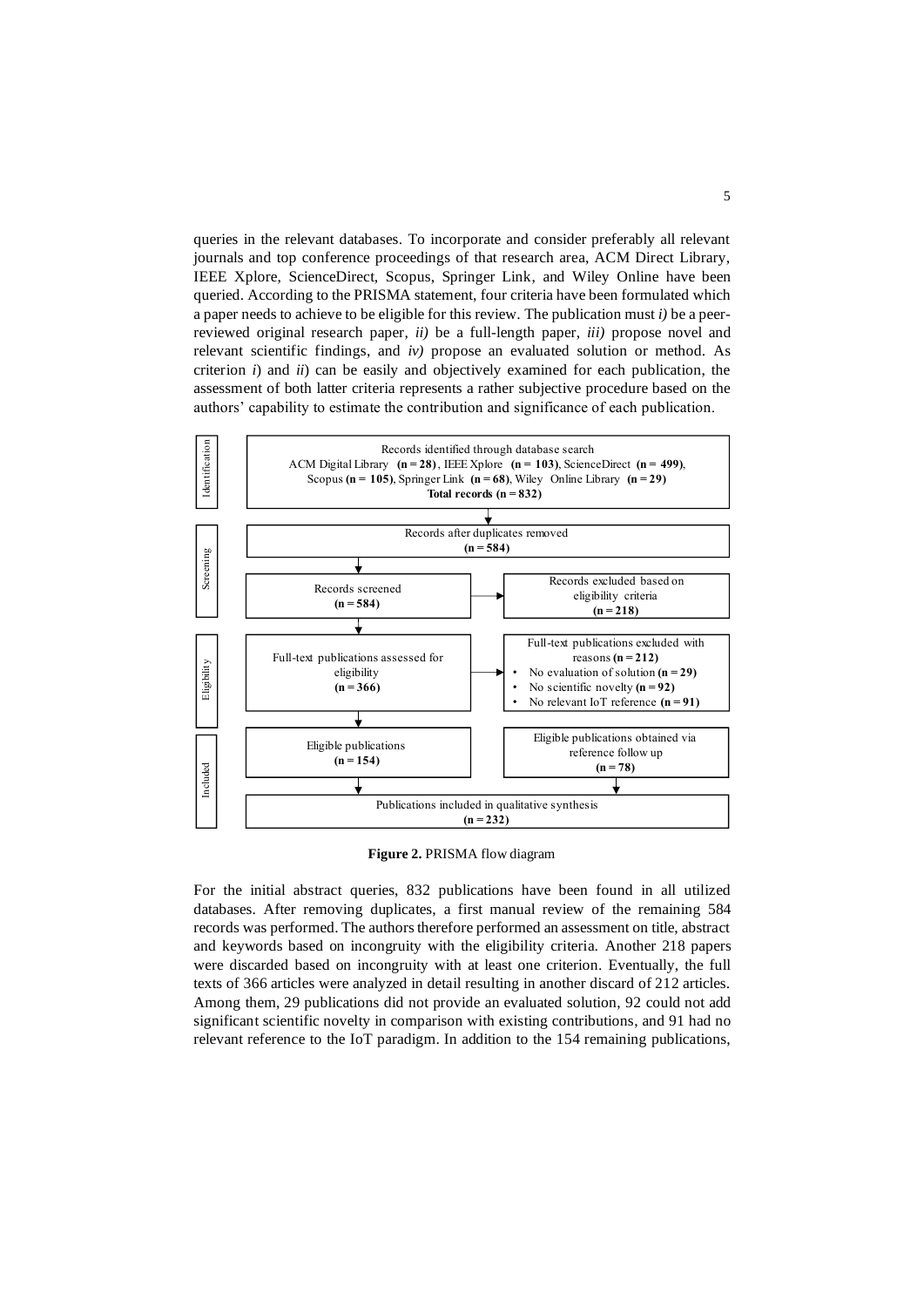78 further relevant articles were found during forward and backward search or expert recommendations.

## **4 Literature Analysis and Synthesis**

All 232 publications have been analyzed and summarized in detail. Subsequently, the main contribution of each publication could be extracted. These contributions were now used to derive five different clusters that comprise all the relevant research topics of the considered publications. It became evident, that the main topics of EDBPM research focuses on the development of EDBPM architectures, CEP engines and rule identification methods, CEP modeling and the improvement of its usability, advanced predictive CEP capabilities or general applications, and industry use cases.

Table 1 shows a selection of 55 papers representing a minimum viable number to illustrate the current state of research. The publications were chosen by means of significance of the contribution, number of citations, and actuality to hereinafter present the five formed clusters. To translate this into quantitative criteria, publications with more than 50 citations and a publication date after 2014 were preferred. However, if a specific publication is assessed relevant and necessary for describing the state of research, a violation of one or both quantitative criteria is accepted. Each of the stated publications addresses one or several topics of the formulated clusters and can be taken as a representative example.

| Reference    | <b>EDBPM</b><br>architecture | CEP engine<br>and rule<br>identification | CEP modeling<br>language and<br>usability | Predictive<br>capabilities | Application  |
|--------------|------------------------------|------------------------------------------|-------------------------------------------|----------------------------|--------------|
| $[7, 18-24]$ | ✓                            | X                                        | X                                         | X                          | X            |
| $[25-31]$    | ✓                            | X                                        | X                                         | X                          |              |
| $[31-33]$    | √                            |                                          | X                                         | $\checkmark$               | X            |
| $[34-37]$    | ✓                            |                                          | X                                         | X                          | X            |
| [38]         |                              | x                                        | X                                         |                            |              |
| [39]         |                              |                                          | X                                         |                            |              |
| $[40-47]$    |                              |                                          | X                                         | X                          |              |
| [48]         |                              | x                                        |                                           | X                          |              |
| [49]         | X                            |                                          | X                                         | X                          |              |
| $[50-54]$    | X                            |                                          | Χ                                         | X                          | X            |
| $[55-59]$    | X                            |                                          | X                                         | $\sqrt{}$                  | X            |
| [60]         | X                            |                                          | X                                         | X                          | $\checkmark$ |
| [61]         | X                            |                                          |                                           | X                          | X            |
| [62]         | X                            |                                          | x                                         |                            |              |
| $[63-71]$    | X                            | X                                        |                                           | x                          | х            |
| [72]         | X                            | Χ                                        |                                           | X                          |              |

**Table 1.** Clustering of publications by main contributions

These five clusters are now illustrated and summarized in the following subsections using the 55 publications as representative and current instances.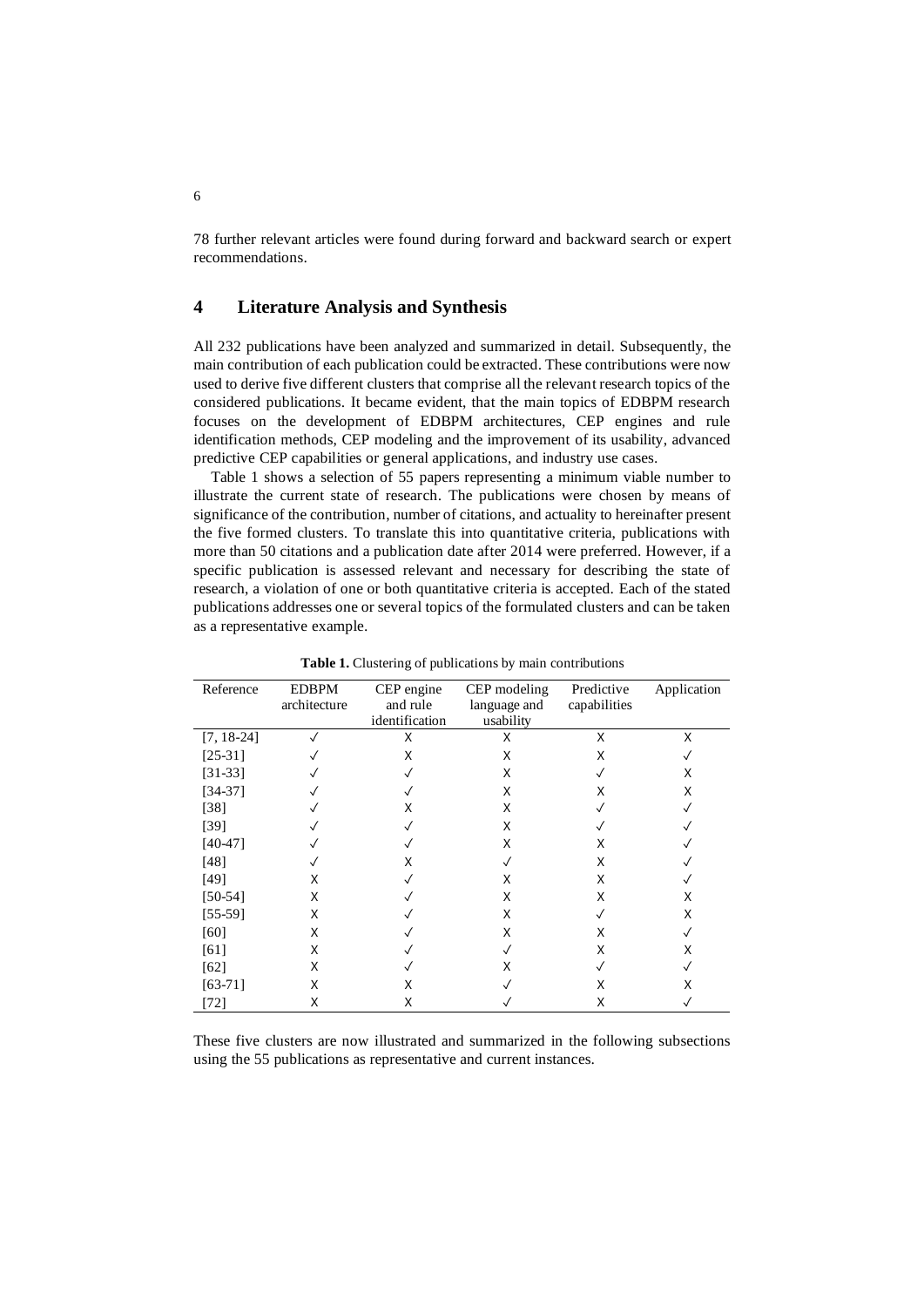#### **4.1 Cluster 1: Fundamental EDBPM Architectures and Approaches**

The field of EDBPM has been subject of research for several years and resulted in multiple different approaches and architectures. Early reference architectures and concepts for EDBPM mainly focus on monitoring business processes and including performance metrics or similar KPI based systems [\[20\]](#page-14-7). With only limited or nonexisting reactive capabilities, these approaches are designed to improve the awareness about the business process environment [\[25,](#page-14-6) [31\]](#page-15-0). These systems are often used in combination with IoT technology for tracking and tracing use cases. In addition, there have been several implementations of viable prototypes at major companies that comprise BAM combined with CEP engines [\[14,](#page-14-0) [21\]](#page-14-8). However, there has been an increasing level of advanced EDBPM approaches that feature improved reactiveness and Event-Driven Process Control [\[22\]](#page-14-9). Furthermore, there are architectures that enable even case management engines, e.g. Chimera, that are used for knowledge-intensive business process modeling and execution, to incorporate external events [\[35,](#page-15-7) [36\]](#page-15-8). Several approaches are based on reference models and architectures that enable communication between different acting systems or at least have simple rudimental process control features [\[19,](#page-14-10) [32,](#page-15-9) [34,](#page-15-2) [37\]](#page-15-3). Recently, more papers emerged that pay more attention to Event-Driven Process Control elements by enhancing CEP to have a more intelligent and collaborative character [\[23,](#page-14-11) [24\]](#page-14-5). Also, the extended integration of edge devices by addressing CEP engines that leverage the edge computing environment is becoming an important challenge, which is tackled by research. By developing collaborative system architectures and providing capabilities to process the events at the edge of the network, the challenge of including data coming together from several heterogenous IoT devices can be faced [\[24,](#page-14-5) [39\]](#page-15-5).

#### **4.2 Cluster 2: CEP Engines and Advanced Rule Identification Methods**

The main task of CEP is the detection of event patterns in continuous data streams from heterogenous sources such as IoT devices. The core of each CEP system is the CEP engine which is able to operate on a basis of temporal, spatial, or semantic correlation of event data [\[49\]](#page-16-2). To detect event patterns, a set of specific rules needs to be predefined which, again, is characterized by several parameters. As the definition of optimal parameter values is very challenging, there are different approaches to automize this task [\[49\]](#page-16-2). Early CEP systems are based on a manual detection of event patterns or the predefinition of rules and parameters by experts [\[50\]](#page-16-3). Gradually, several semiautomated CEP engines have been presented by researchers including algorithms that perform a prescriptive analysis that consists of detecting event patterns and making automatic decisions [\[40\]](#page-15-6). Pielmeier et al. [\[49\]](#page-16-2) suggested three ways to define rules. They described a manual definition by domain experts and two semi-automated definitions by rule mining or optimization. Other approaches perform an advanced rule definition by rule mining algorithms, clustering, or a Fuzzy Unordered Rule Induction Algorithm [\[50,](#page-16-3) [51\]](#page-16-8).

Besides CEP research regarding event pattern detection, some papers directly address the challenge to improve the interfaces between IoT devices and CEP systems.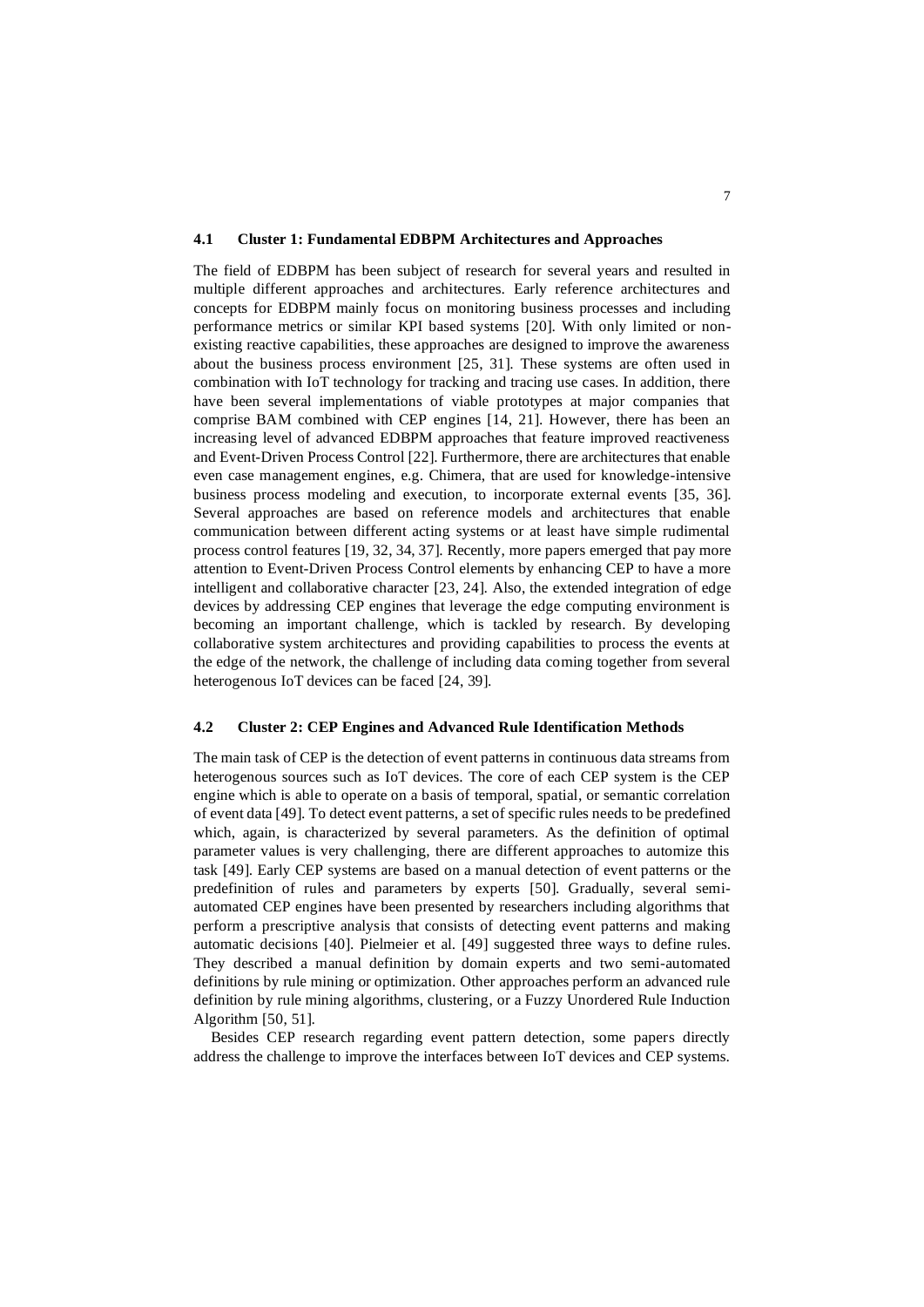The collection, integration, and appropriate and consistent representation of complex and high frequency sensor data is a rather complex task. Common CEP engines involve various analytical procedures for data fusion and require high computational resources [\[53\]](#page-16-9). Still, most of the established CEP systems remain job-specific and are limited to the integration of a few data sources, dependent on specific interface standards. Possible solutions suggest a combination of CEP technologies and stochastic models or semantic annotation processes or adapted CEP system architectures [\[52,](#page-16-10) [53\]](#page-16-9). Advanced CEP systems are therefore able to integrate multiple related sensor data streams coming from distributed sources [\[55\]](#page-16-5).

#### **4.3 Cluster 3: Usability and Modeling Languages for CEP**

As already mentioned, the main task of CEP is to detect relevant events from continuous data streams, process them, and provide the information to further systems or activities, such as Event Processing Workflows. It therefore acts as a major driver for the integration of sensor data from IoT sources and the diffusion of EDBPM. One big challenge for the implementation of CEP is the lack of usability, which is caused by the high complexity of its management [\[63\]](#page-17-2). It is a substantial challenge for users to define event patterns and rule sets, especially, when they are non-technical experts [\[64\]](#page-17-5). In general, the definition of event patterns and detection of complex events is implemented with a specific Event Processing Language (EPL), which is similar to SQL for databases. There have been several efforts to create a standard for EPLs, such as Esper [\[63\]](#page-17-2), domain specific languages [\[65\]](#page-17-6), or other conceptual or graphical modeling approaches [\[66](#page-17-7)[-69\]](#page-17-8). Recently, there have been further research activities regarding the integration of CEP elements within the BPMN or BPMN 2.0 representation of business processes [\[61\]](#page-17-0). These approaches represent EPL statements through BPMN elements [\[63,](#page-17-2) [70\]](#page-17-9) or even map whole EPL syntax elements to existing BPMN artifacts [\[67,](#page-17-10) [71\]](#page-17-3). Besides the representation of CEP, there also exist approaches that try to facilitate programming of whole Wireless Sensor Network by using BPMN artifacts [\[48\]](#page-16-1). Alongside BPMN, there has also been a focus on the Event-driven Process Chain standard, which is another widely used process modeling notation [\[72\]](#page-17-4). In general, modeling event patterns in an established modeling notation and transforming it into an executable EPL could be a major field of research to decrease the inhibition threshold for using CEP [\[33,](#page-15-1) [69\]](#page-17-8). As most enterprises already have specialists for common business process notation standards, the implementation and integration of CEP and eventually EDBPM would be simplified.

## **4.4 Cluster 4: CEP with Predictive Capabilities**

Current EDBPM approaches and CEP systems provide almost real-time detection and processing of complex event data. However, for specific applications, events should better be anticipated and e.g. proactively prevented before they occur. Examples for such events could be credit card fraud or various issues in the manufacturing industry such as disruption events. There are already several CEP applications in use, that have a predictive character. Krumeich et al. [\[33\]](#page-15-1) exploited the potentials of CEP in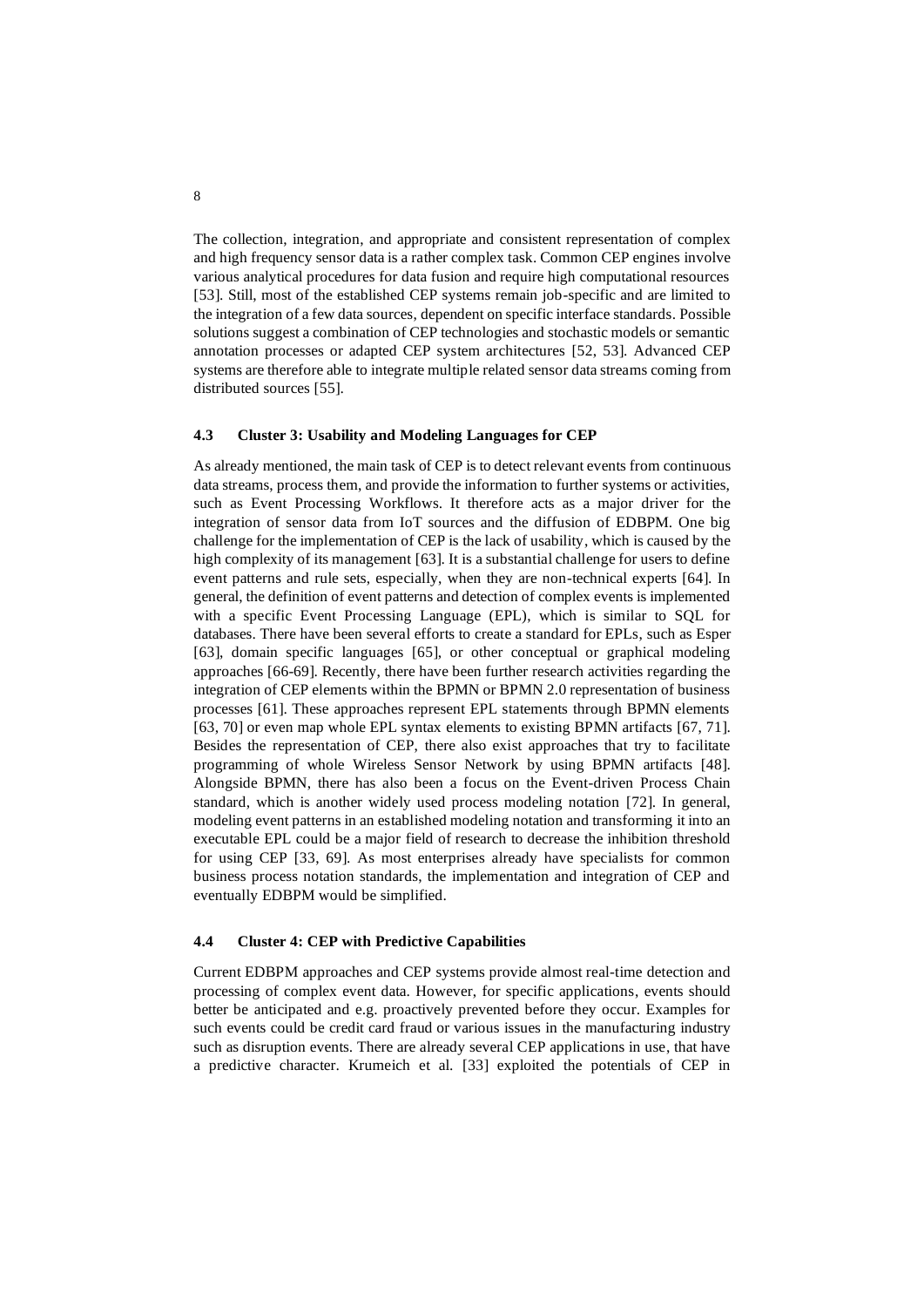combination with predictive analytics at a steel company and stated the vision of proactive process execution. As a result, process activities can be triggered much sooner as they would have been triggered in traditional BPMS by anticipating events. Another paper introduced an architecture of prescriptive enterprise systems, that is able to predict events from multi-sensor environments and therefore comprises several other systems on a higher-level approach [\[38\]](#page-15-4). There are multiple concepts, frameworks, and reference architectures for combining CEP with predictive analytics methods. Besides established prediction methods, such as logical and probabilistic reasoning [\[55\]](#page-16-5) or Bayesian networks [\[56\]](#page-16-11), there have been domain specific algorithms [\[57](#page-16-12)[-59\]](#page-16-6). These algorithms are particularly designed to predict possible future events by deeply analyzing previous event patterns, that can be predicators for certain occurrences.

## **4.5 Cluster 5: Applications for IoT Technology meeting EDBPM**

IoT technology meeting EDBPM and CEP systems are already in use in many different areas. Besides of applications in the private sector like smart home technologies and fitness wearables [\[43,](#page-15-10) [44\]](#page-16-13), there have been projects in possibly every business sector including manufacturing, logistics, or even agriculture. Using CEP for monitoring complex event data from elders via wearables to create a virtual health profile can relieve the workload of doctors in rural regions [\[45\]](#page-16-14). In addition, RFID-enabled hospitals can model surgical events and critical situations via CEP and trigger specific processes [\[46\]](#page-16-15). Smart grids are another area of interest, where real-time CEP and Event-Driven Predictive Analytics can e.g. improve the distribution and planning of energy flows [\[47\]](#page-16-0). Especially for developing countries with critical air quality situations, novel CEP-based prediction frameworks based on IoT networks can lower people's exposure to pollution [\[26\]](#page-14-12). The logistics sector is one of the industrial branches that can benefit most from real-time BAM and the collection and processing of event data [\[41,](#page-15-11) [42\]](#page-15-12). Emmersberger et al. [\[27\]](#page-14-13) introduced an EDBPM architecture that can be applied for logistics companies and identified several crucial challenges that need to be tackled. While the integration of IoT technology is rather easy for the private sector and small to medium sized logistics companies, it becomes a major challenge for huge corporations in the manufacturing industry with complex operations and processes. For these major enterprises, IoT technology is often used for the whole supply chain including multiple suppliers and customers. This leads to extraordinarily complex environments of IoT devices, IT systems, and interfaces. Several papers address the topic of event processing in the manufacturing industry [\[28,](#page-14-14) [60\]](#page-16-7) and describe the status quo and existing hurdles for further scaling of IoT technology [\[73\]](#page-17-11). But there have also been publications that propose whole bidirectional communication architectures of IoT systems, which enable an IoT-based BPM with high scalability of devices [\[29\]](#page-15-13). These novel use cases show the diverse possibilities of EDBPM and the transferability of current research topics to actual industry applications [\[30\]](#page-15-14).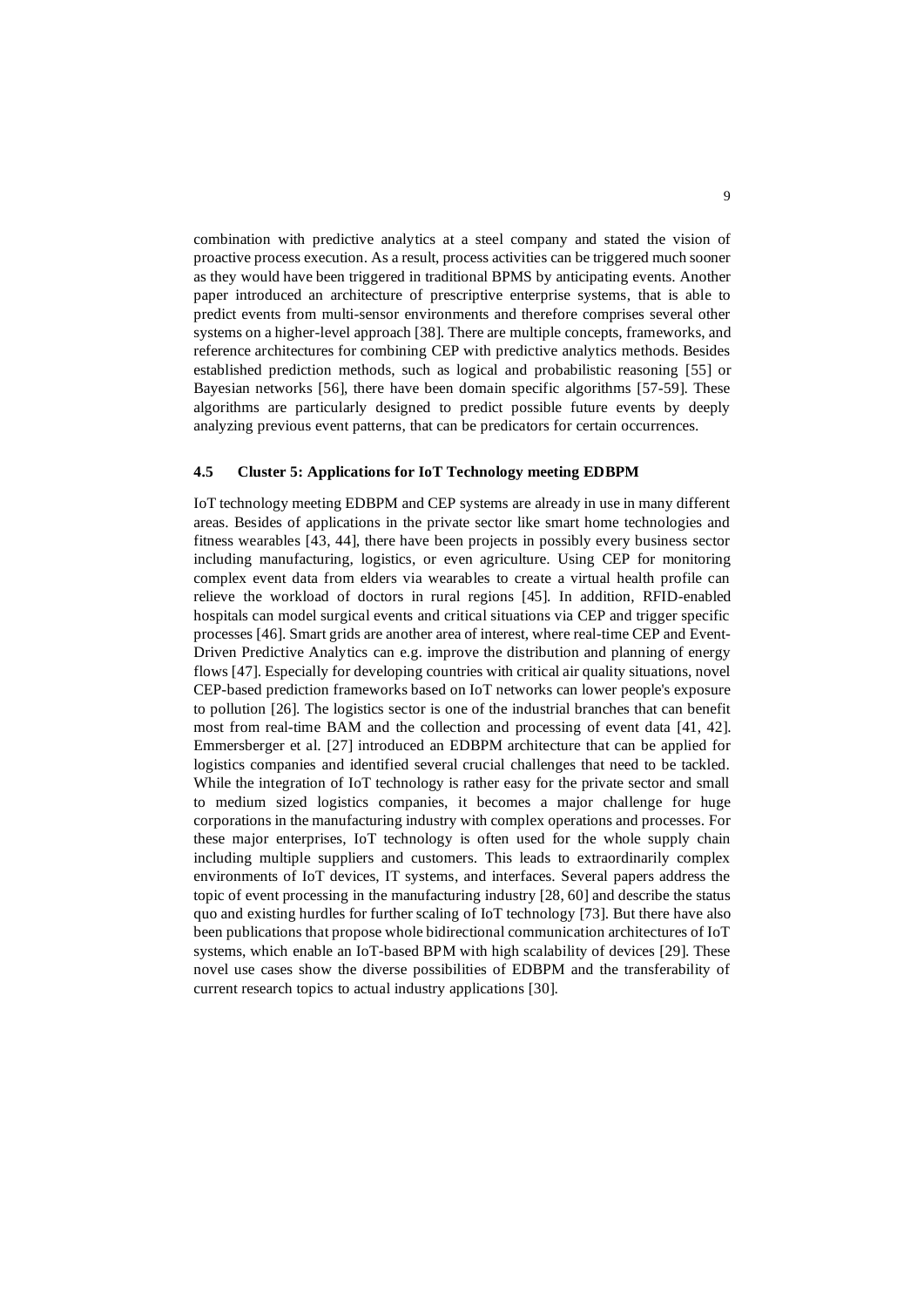## **5 Findings and Research Agenda**

The analysis and synthesis of all relevant publications provided an overview over the major research topics regarding EDBPM. This section now formulates the main findings and research gaps that were identified and proposes a research agenda, which addresses the most relevant identified challenges.

## **5.1 General Findings and Research Gaps**

One main finding of the literature review is, that the publications can be categorized into five distinct clusters which contain specific areas of research. For each of these clusters, relevant scientific progress has been made in the last years that tackled and, in some cases, resolved open challenges formulated by prior publications such as Krumeich et al. [\[15\]](#page-14-1). One major challenge, that was mentioned, is the need for further experiences with EDBPM in industrial applications. However, in recent years, industryrelated [\[29,](#page-15-13) [30\]](#page-15-14) and domain-specific [\[41,](#page-15-11) [47\]](#page-16-0) experiences with integrating IoT technology into business processes based on the EDBPM paradigm have been made. This led to an improved maturity of industrial IoT applications and provided blueprints that can be adapted by other companies. Also, the integration of large amounts of highvolume event data in the context of Big Data was identified as a major challenge for further research. There have been concepts and prototypes by Guo and Huang [\[53\]](#page-16-9) and Flouris et al. [\[54\]](#page-16-4) that address this topic and enable a capable handling of massive event data. This improves the integration of IoT devices with high data rates in the context of Big Data and enables more efficient and effective handling of massive event data. In addition, several new methods and tools for the management of CEP rules and systems have been suggested [\[40,](#page-15-6) [50,](#page-16-3) [51\]](#page-16-8), that also improve the usability and therefore acceptance in the industrial context [\[64\]](#page-17-5). However, several challenges remain unresolved or lack a mature and practical solution. Early applications almost exclusively focus on pure monitoring of business processes or tracking and tracing of transportable goods. This may be explained by the divergence between existing enterprise software systems and the system architectures required by EDBPM. In addition, the complexity of integrating multiple heterogenous IoT devices into a network and defining rule patterns for the detection and processing of continuous event data is a big hurdle. Most corporates lack specific domain experts for CEP and therefore need solutions which are easy to use and maintain. Also, the focus on EDA is still not quite common in many industries. Just recent research activities show a more advanced use of IoT in combination with EDBPM. As the usability of CEP solutions is improving through the representation of statements by established modeling languages, also the integration of reactive capabilities and predictive analytics is levered. These reactive capabilities and prediction components are rather limited features that still lack an adequate level of automation and often only serve as a basis for a human-centric decision support [\[42\]](#page-15-12). Moreover, the sheer bandwidth of different proprietary concepts for EDA, CEP engines, and modeling languages constitute a deterrent for many corporates. As companies have high requirements for the quality and stability of their

10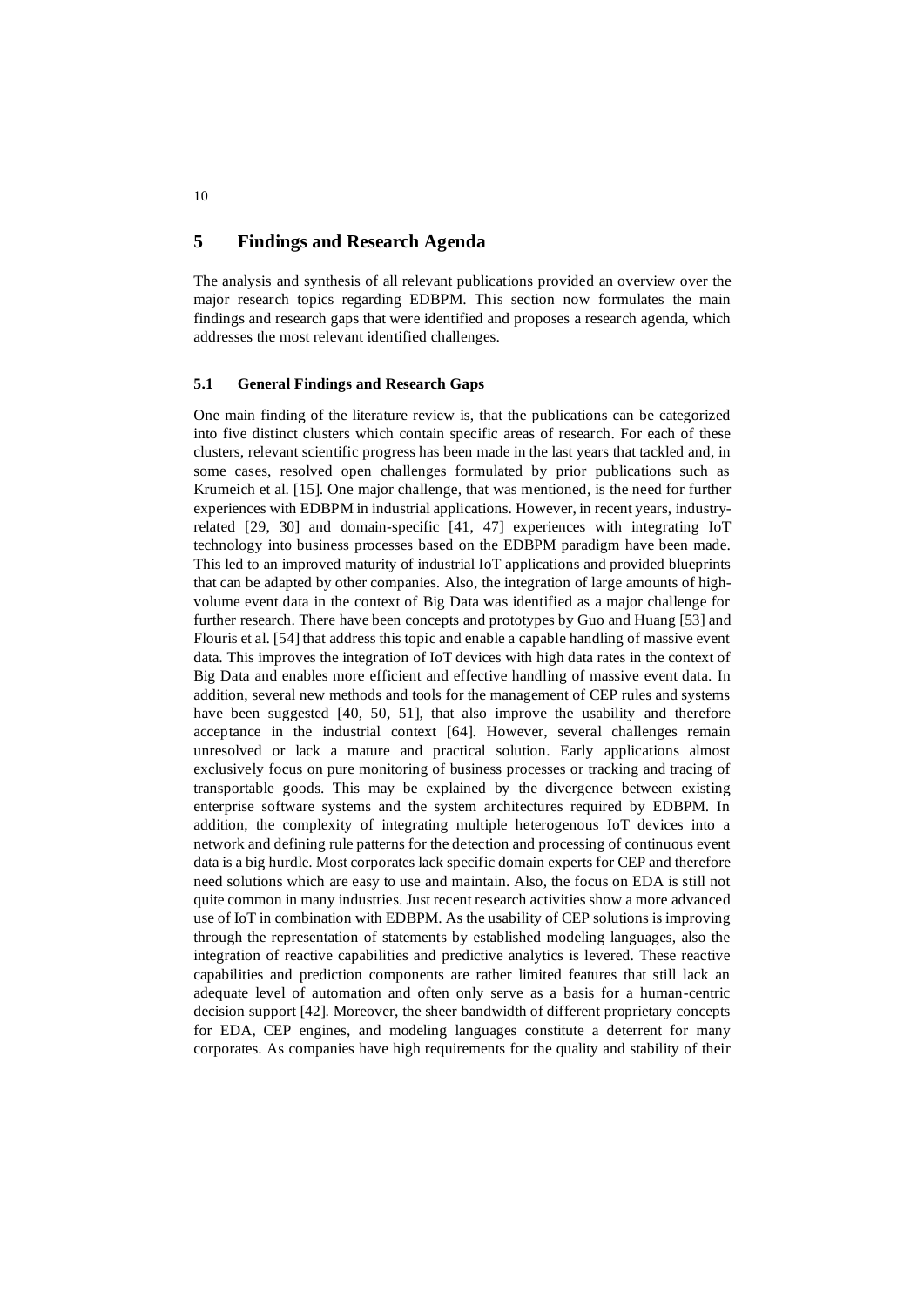information systems, most contemporary approaches regarding EDBPM do not have the required maturity, as also mentioned in other publications [\[73\]](#page-17-11).

#### **5.2 Research Agenda for IoT meeting EDBPM**

Based on the main findings and existing research gaps, a research agenda is provided in this subsection by analyzing the main challenges of each cluster, as seen in Table 2. To guarantee an objective and representative overview of the most important and relevant challenges and opportunities, the research agendas and challenges of the reviewed publications have also been analyzed and incorporated into the following agenda, if still contemporary. The focus of the agenda proposal is the capability of itself to act as a lever for the integration and scaling of IoT technology. Therefore, this paper does possibly not consider all crucial challenges of EDBPM, as they are not considered as a major hurdle for the scaling of IoT applications. For this reason, the provided research agendas are neither prioritized in a certain way nor represent a complete listing. Table 2 states the formulated research agenda and links it to the respective clusters of section 4.

No. Research agenda Cluster 1 Establishing mature EDA frameworks and CEP reference models 1, 2, 5 2 Automating and simplifying rule pattern definition and modeling languages 2, 3 3 Standardization of interfaces and data formats 3, 5 4 Developing CEP systems with increased reactive and predictive capabilities 2, 4

**Table 2.** Proposed research agenda

#### **5.3 Establishing Mature EDA Frameworks and CEP Reference Models**

Current EDAs and CEP approaches lack standardization and proven maturity [\[19,](#page-14-10) [34\]](#page-15-2). It is necessary to develop reference architectures and design patterns, that can be easily adopted and broadly scaled. Having mature and proved frameworks and reference models that meet the business requirements and expectations, may have a beneficial influence on the exploration of complex IoT applications. Using architectural blueprints may also reduce the invest and maintenance costs for adapting EDBPM and its components which could also increase the relevance for enterprises.

## **5.4 Automating and Simplifying Rule Pattern Definition and Modeling Languages**

The high complexity of detecting and processing relevant event data from heterogenous IoT devices is a major hurdle for businesses. As most companies do not have specific experts for CEP, the operation and maintenance of related systems needs to be as simple as possible. Future research activities should address the automation of rule pattern definition and examine possibilities for self-improving systems. This incorporates also the standardization and simplification of EPLs which could be done based on existing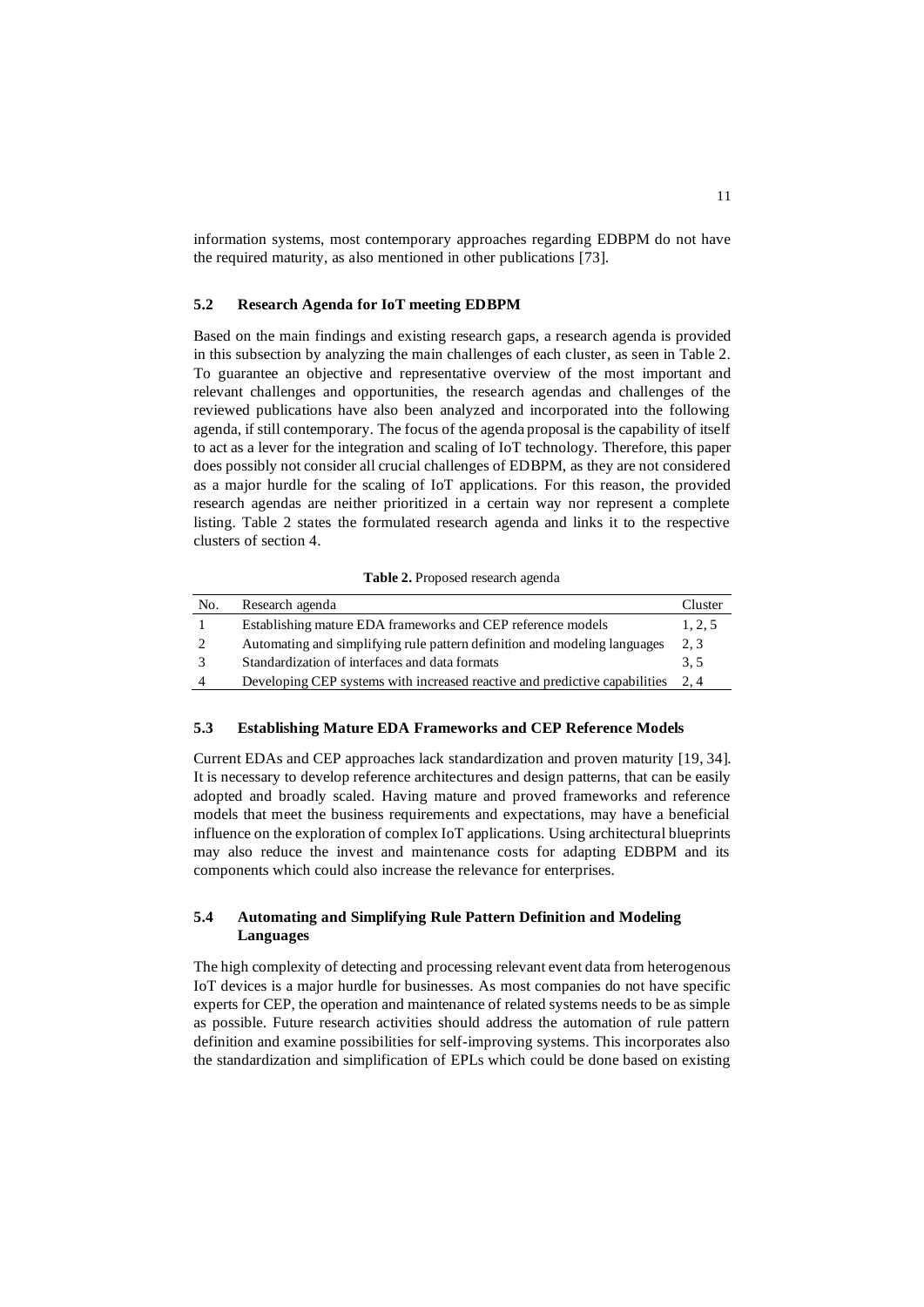concepts like Event-Driven Process Chain or BPMN 2.0 [\[61\]](#page-17-0). This would lower the inhibition threshold of companies for the technological adoption of IoT applications and improve the general usability of EDBPM related systems.

## **5.5 Standardization of Interfaces and Data Formats**

To fully exploit the benefits of EDBPM, there is a strong need for standardized interfaces to existing information systems [\[34\]](#page-15-2). The current systems do not offer sufficient alignment to established formats and interfaces and collectively lack appropriate data formats for events [\[15\]](#page-14-1). As major companies are operating heterogenous facilities, IoT devices, and IT systems, the integration and combination of those through flexible interfaces needs to be facilitated. This could also enable a more efficient integration of heterogenous and distributed IoT devices.

## **5.6 Developing CEP Systems with Increased Reactive and Predictive Capabilities**

As the benefits of reactive CEP systems, and therefore process automation, have an enormous value for companies, research on these topics should have a high attention. Many companies already use passive IoT technology such as RFID tags for pure monitoring tasks and express the desire for a deeper integration of these technologies with the physical world. In addition, the prediction of events could have disruptive effects on businesses and even influence their business models. By avoiding unwanted events through predictions, negative consequences could be prevented. But also, the prediction of minor events can be beneficial, as companies may gain time to prepare for them and therefore reduce uncertainty.

## <span id="page-12-0"></span>**6 Conclusion**

This paper gave a representative overview over the current state of research regarding EDBPM and its related technologies and paradigms. The main goal was to identify major challenges and opportunities of EDBPM that have a strong influence on the expansion of IoT technology at businesses. In particular, the authors focused on the recent progress and developments of this research area, as it is gaining importance due to increasing numbers and types of IoT devices and technologies. As the majority of IoT applications require advanced complex data processing systems and proper alignment of the system architecture towards an event-driven paradigm, EDBPM can be an enabling technology. It became evident, that there is a great bandwidth of research activities that address CEP, EDA, EDBPM, and corresponding topics. Some of the once formulated challenges and hurdles have already been tackled and resolved but several are still requiring further effort. There are many concepts, frameworks, and reference models that have a mainly theoretical character and lack maturity and standardization. As the integration of heterogenous data sources in IoT networks requires flexible and stable working systems, the existing and mainly proprietary solutions cannot fulfill the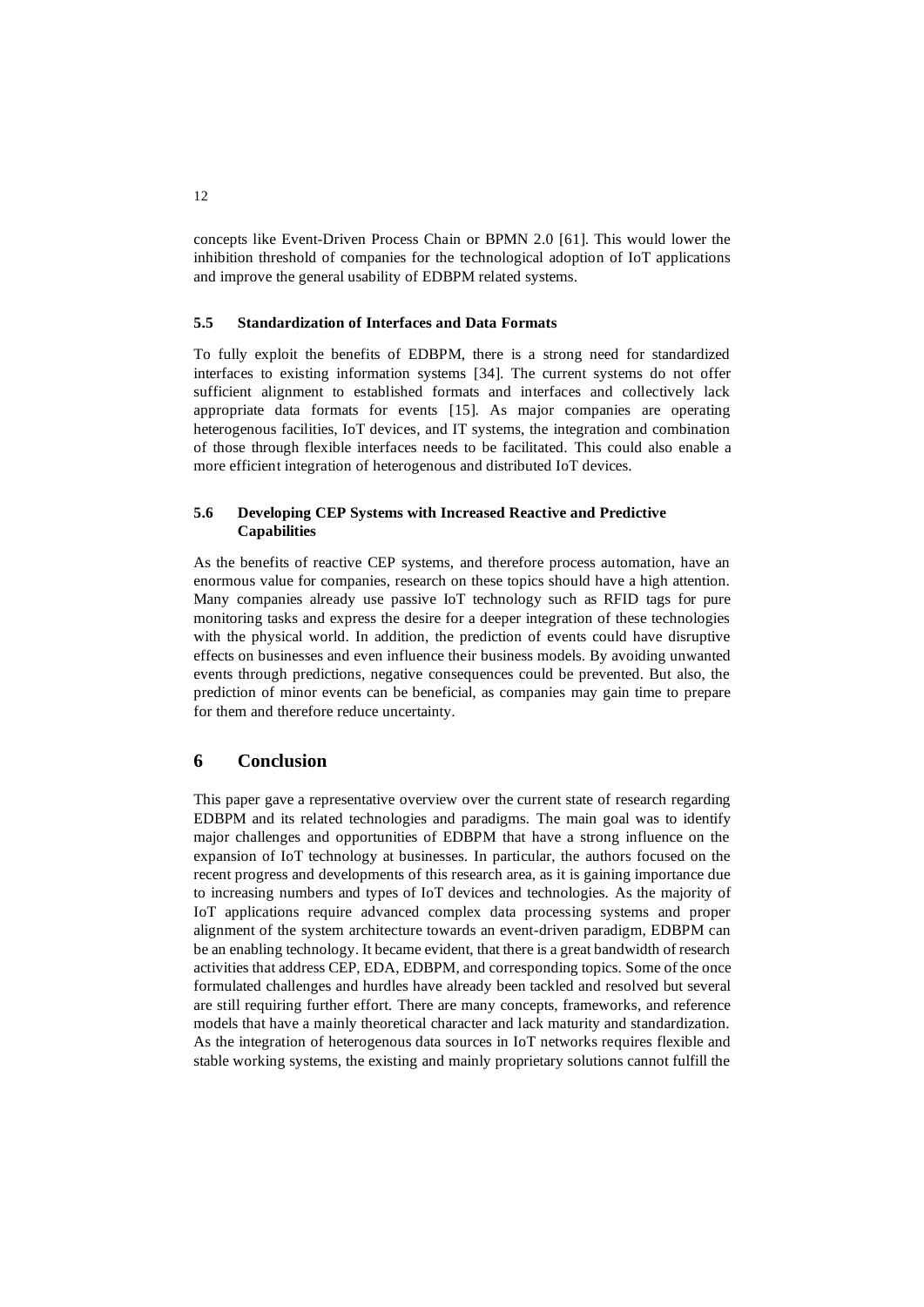needs of possible users. To cope with this fundamental issue, future research should focus on establishing standards and adaptable real-life applications, that can act as a blueprint for other use cases. Also, improved future approaches with reactive and predictive character could act as a lever for the integration of EDBPM and eventually IoT technologies as they could imply major benefits for enterprises. Further research activities and applications are required to outline the capabilities and possibilities of these systems. By proving the beneficial character of event-orientation and sophisticated EDBPM, companies and other institutions might pay more attention to IoT technologies and the inhibition level could be lowered significantly. This survey may serve as a representative overview, starting point, and motivation for further research activities regarding EDBPM.

## **References**

- <span id="page-13-0"></span>1. Gubbi, J., Buyya, R., Marusic, S., Palaniswami, M.: Internet of Things (IoT): A vision, architectural elements, and future directions. Future Gener. Comput. Syst. **29**(7), 1645-1660 (2013)
- <span id="page-13-1"></span>2. Perera, C., Liu, C.H., Jayawardena, S., Chen, M.: A Survey on Internet of Things from Industrial Market Perspective. IEEE Access **2**, 1660-1679 (2014)
- <span id="page-13-2"></span>3. Sisinni, E., Saifullah, A., Han, S., Jennehag, U., Gidlund, M.: Industrial Internet of Things: Challenges, Opportunities, and Directions. IEEE Trans. Ind. Informal. **14**(11), 4724-4734 (2018)
- <span id="page-13-3"></span>4. Sethi, P., Sarangi, S.: Internet of Things: Architectures, Protocols, and Applications. J. Electr. Comput. Eng. (2017)
- <span id="page-13-4"></span>5. Bruns, R., Dunkel, J.: Event-Driven Architecture. Softwarearchitektur für ereignisgesteuerte Geschäftsprozesse. Springer, Heidelberg (2010)
- <span id="page-13-5"></span>6. Lindsay, A., Downs, D., Lunn, K.: Business processes - attempts to find a definition. Inf. Softw. Technol. **45**(15), 1015-1019 (2003)
- <span id="page-13-6"></span>7. Ammon, R. von, Emmersberger, C., Greiner, T., Springer, F., Wolff, C.: Event-Driven Business Process Management. In: Second International Conference on Distributed Event-Based Systems (DEBS) (2008)
- <span id="page-13-7"></span>8. Hart, C.: Doing a literature review. Releasing the social science research imagination. Sage, London (2005)
- <span id="page-13-8"></span>9. Müller-Bloch, C., Kranz, J.: A Framework for Rigorously Identifying Research Gaps in Qualitative Literature Reviews. In: International Conference on Information Systems (ICIS 2015), pp. 1-5 (2015)
- <span id="page-13-9"></span>10. Grigori, D., Casati, F., Castellanos, M., Dayal, U., Sayal, M., Shan, M.-C.: Business Process Intelligence. Comput. Ind. **53**(3), 321-343 (2004)
- <span id="page-13-10"></span>11. Matzner, M., Schwegmann, B., Janiesch, C.: A Method and Tool for Predictive Event-Driven Process Analytics. In: Proceedings of the 11th International Conference on Wirtschaftsinformatik (WI2013), pp. 721-735 (2013)
- <span id="page-13-11"></span>12. Ammon, R. von, Etzion, O., Ludwig, H., Paschke, A., Stojanovic, N.: Introduction to the Second International Workshop on Event-Driven Business Process Management (edBPM09). In: Business Process Management Workshops Vol. 43, pp. 345-346. Springer, Berlin (2010)
- <span id="page-13-12"></span>13. Buchmann, A., Koldehofe, B.: Complex Event Processing. Inf. Technol. J. **5**, 241-242 (2009)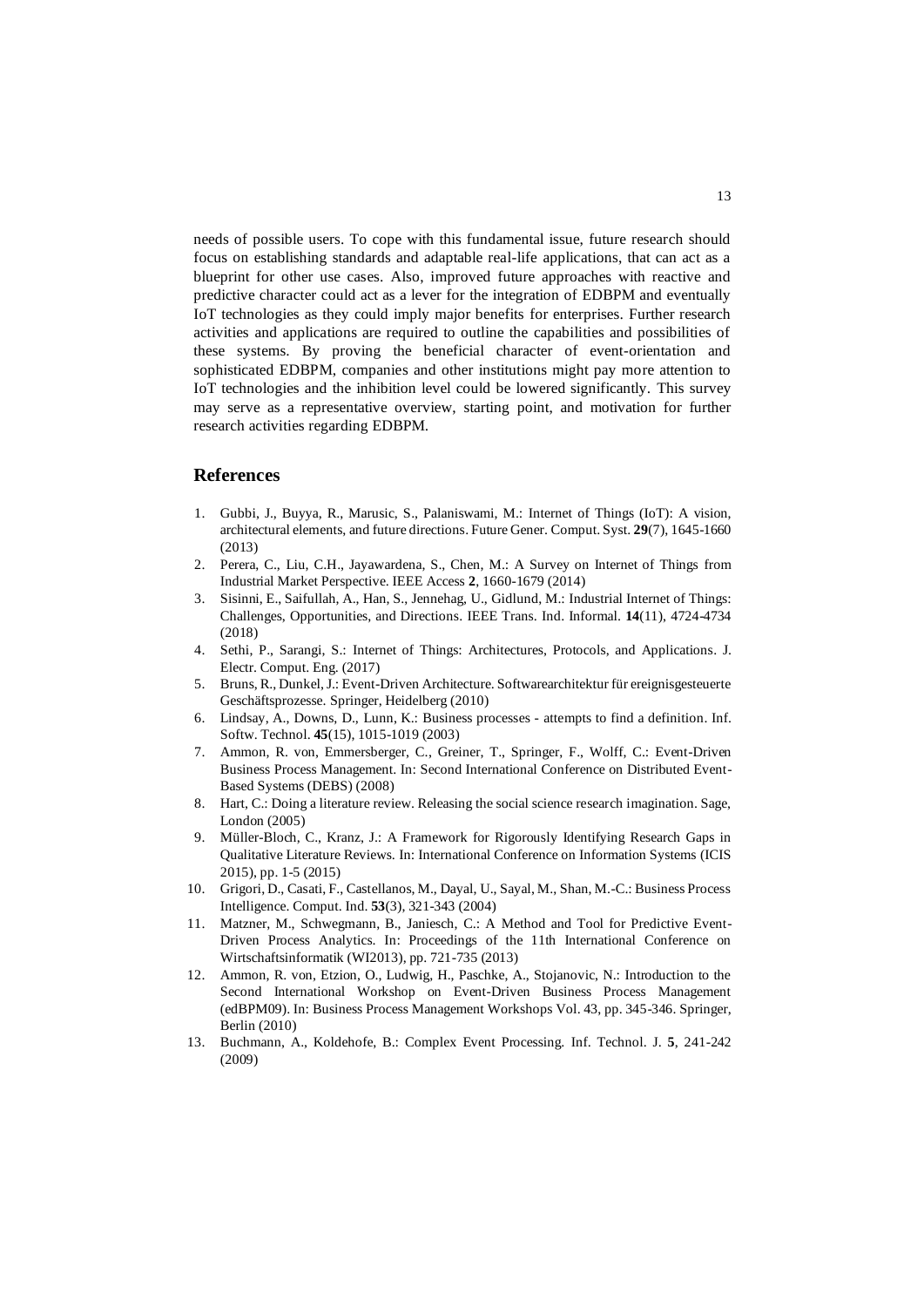- <span id="page-14-0"></span>14. Ammon, R. von, Emmersberger, C., Springer, F., Wolff, C.: Event-Driven Business Process Management and its Practical Application Taking the Example of DHL. In: 1st International Workshop on Complex Event Processing for the Future Internet, pp. 1-13 (2008)
- <span id="page-14-1"></span>15. Krumeich, J., Weis, B., Werth, D., Loos, P.: Event-Driven Business Process Management: where are we now? A comprehensive synthesis and analysis of literature. Bus. Process Manag. J. **20**(4), 615-633 (2014)
- <span id="page-14-2"></span>16. Vom Brocke, J., Simons, A., Niehaves, B., Riemer, K., Plattfaut, R., Cleven, A.: Reconstructing the giant: On the importance of rigour in documenting the literature search process. In: Newell, S., Whitley, E.A., Pouloudi, N., Wareham, J., Mathiassen, L. (eds.) ECIS, pp. 2206-2217 (2009)
- <span id="page-14-3"></span>17. Cooper, H.M.: Organizing knowledge syntheses: A taxonomy of literature reviews. Knowledge in Society **1**, 104-126 (1988)
- <span id="page-14-4"></span>18. Liberati, A., Altman, D., Tetzlaff, J., Mullrow, C.: The PRISMA statement for reporting systematic reviews and meta-analyses of studies that evaluate healthcare interventions: explanation and elaboration. Brit. Med. J. (2009)
- <span id="page-14-10"></span>19. Janiesch, C., Matzner, M., Müller, O.: Beyond process monitoring: a proof-of-concept of event-driven business activity management. Bus. Process Manag. J. 18(4), 625-643 (2012)
- <span id="page-14-7"></span>20. Costello, C., Molloy, O.: Towards a Semantic Framework for Business Activity Monitoring and Management. In: AAAI Spring Symposium: AI Meets Business Rules and Process Management, pp. 17-27 (2008)
- <span id="page-14-8"></span>21. Estruch, A., Heredia Álvaro, J.A.: Event-Driven Manufacturing Process Management Approach. In: Barros, A., Gal, A., Kindler, E. (eds.) Business process management. 10th international conference, BPM 2012, pp. 120-133. Springer, Berlin (2012)
- <span id="page-14-9"></span>22. Grauer, M., Karadgi, S., Metz, D., Schäfer, W.: Online Monitoring and Control of Enterprise Processes in Manufacturing Based on an Event-Driven Architecture. In: Muehlen, M., Su, J. (eds.) Business Process Management Workshops. BPM 2010 International Workshops, pp. 671-682. Springer, Heidelberg (2011)
- <span id="page-14-11"></span>23. Quaranta, A.G., Raffoni, A., Visani, F.: A multidimensional approach to measuring bank branch efficiency. Eur. J. Oper. Res. **266**(2), 746-760 (2018)
- <span id="page-14-5"></span>24. He, S., Wang, H., Cao, Y., Zhao, D.: A wide-deep event model for complex event processing in edge and cloud computing environment. In: Proceedings of the ACM Turing Celebration, pp. 1-2. ACM, New York, NY, USA (2019)
- <span id="page-14-6"></span>25. Magoutas, B., Riemer, D., Apostolou, D., Ma, J., Mentzas, G., Stojanovic, N.: An Event-Driven System for Business Awareness Management in the Logistics Domain. In: La Rosa, M. (ed.) Business Process Management Workshops. BPM 2012, pp. 402-413. Springer, Heidelberg (2013)
- <span id="page-14-12"></span>26. Guzel, M., Ozdemir, S.: A New CEP-based Air Quality Prediction Framework for Fog based IoT. In: The 2019 International Symposium on Networks, Computers and Communications (ISNCC 2019), pp. 1-6. IEEE, Piscataway, NJ (2019)
- <span id="page-14-13"></span>27. Emmersberger, C., Springer, F., Wolff, C.: Location Based Logistics Services and Event Driven Business Process Management. In: Tavangarian, D., Kirste, T., Lucke, U., Timmermann, D., Versick, D. (eds.) Intelligent Interactive Assistance and Mobile Multimedia Computing. International Conference, IMC 2009, pp. 167-177. Springer, Berlin (2009)
- <span id="page-14-14"></span>28. Grauer, M., Seeger, B., Metz, D., Karadgi, S., Schneider, M.: About Adopting Event Processing in Manufacturing. In: Cezon, M., Wolfsthal, Y. (eds.) Towards a service-based internet. ServiceWave 2010 Workshops, pp. 180-187. Springer, Berlin (2011)

## 14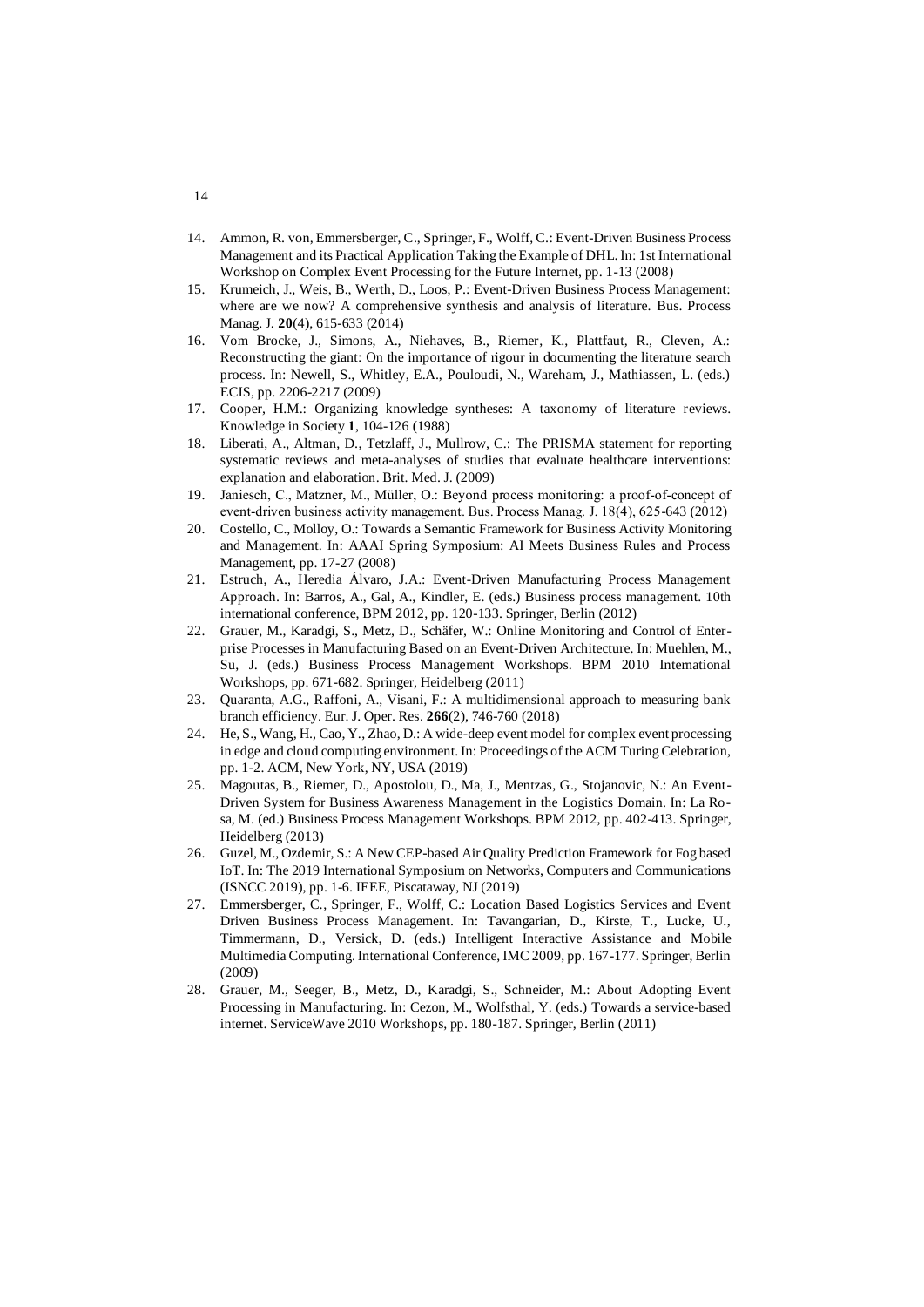- <span id="page-15-13"></span>29. Schönig, S., Ackermann, L., Jablonski, S., Ermer, A.: IoT meets BPM: a bidirectional communication architecture for IoT-aware process execution. Softw. Syst. Model **19**, 1443- 1459 (2020)
- <span id="page-15-14"></span>30. Schönig, S., Ackermann, L., Jablonski, S., Ermer, A.: An Integrated Architecture for IoT-Aware Business Process Execution. In: Gulden, J., Reinhartz-Berger, I., Schmidt, R., Guerreiro, S., Guédria, W., Bera, P. (eds.) Enterprise, Business Process and Information Systems Modeling. 19th International Conference, BPMDS 2018, pp. 19-34. Springer International Publishing, Cham (2018)
- <span id="page-15-0"></span>31. Redlich, D., Gilani, W.: Event-Driven Process-Centric Performance Prediction via Simulation. In: Daniel, F., Barkaoui, K., Dustdar, S. (eds.) Business process management workshops, pp. 473-478. Springer, Berlin (2012)
- <span id="page-15-9"></span>32. Fleischmann, A., Schmidt, W., Stary, C., Strecker, F.: Nondeterministic Events in Business Processes. In: La Rosa, M. (ed.) Business Process Management Workshops. BPM 2012 International Workshops, pp. 364-377. Springer, Heidelberg (2013)
- <span id="page-15-1"></span>33. Krumeich, J., Jacobi, S., Werth, D., Loos, P.: Towards Planning and Control of Business Processes Based on Event-Based Predictions. In: Abramowicz, W. (ed.) Business information systems. 17th International Conference, pp. 38-49. Springer, Cham (2014)
- <span id="page-15-2"></span>34. Janiesch, C., Matzner, M., Müller, O.: A Blueprint for Event-Driven Business Activity Management. In: Rinderle-Ma, S., Toumani, F., Wolf, K. (eds.) Business process management. 9th international conference, BPM 2011, pp. 17-28. Springer, Berlin (2011)
- <span id="page-15-7"></span>35. Mandal, S., Hewelt, M., Weske, M.: A Framework for Integrating Real-World Events and Business Processes in an IoT Environment. In: Panetto H. et al. (eds) On the Move to Meaningful Internet Systems, OTM 2017. Springer International Publishing, Cham (2017)
- <span id="page-15-8"></span>36. Beyer, J., Kuhn, P., Hewelt, M., Mandal, S., Weske, M.: Unicorn meets Chimera: Integrating External Events into Case Management. In: Proceedings of the BPM Demo Track Colocated with the 14th International Conference on Business Process Management 2016, pp.67-72. Rio de Janeiro, Brazil (2016)
- <span id="page-15-3"></span>37. Daum, M., Götz, M., Domaschka, J.: Integrating CEP and BPM. In: Behrend, A. (ed.) Proceedings of the 6th ACM International Conference on Distributed Event-Based Systems, pp. 157-166. ACM, New York, NY (2012)
- <span id="page-15-4"></span>38. Krumeich, J., Werth, D., Loos, P.: Prescriptive Control of Business Processes. Bus Inf. Syst. Eng. **58**(4), 261-280 (2016)
- <span id="page-15-5"></span>39. Garcia-de-Prado, A., Ortiz, G., Boubeta-Puig, J.: COLLECT: COLLaborativE ConTextaware service-oriented architecture for intelligent decision-making in the Internet of Things. Expert Syst. Appl. **85**, 231-248 (2017)
- <span id="page-15-6"></span>40. Mazon-Olivo, B., Hernández-Rojas, D., Maza-Salinas, J., Pan, A.: Rules engine and complex event processor in the context of internet of things for precision agriculture. Comput. Electron. Agric. **154**, 347-360 (2018)
- <span id="page-15-11"></span>41. Alias, C., Zahlmann, M., Alarcón Olalla, F.E., Iwersen, H., Noche, B.: Designing Smart Logistics Processes Using Cyber-Physical Systems and Complex Event Processing. In: Proff (ed.) Mobilität in Zeiten der Veränderung, vol. 192, pp. 323-336. Springer Fachmedien Wiesbaden, Wiesbaden (2019)
- <span id="page-15-12"></span>42. Schief, M., Kuhn, C., Rösch, P., Stoitsev, T.: Enabling Business Process Integration of IoT-Events to the Benefit of Sustainable Logistics. Publications of Darmstadt Technical University, Institute for Business Studies (BWL), Darmstadt Technical University (2011)
- <span id="page-15-10"></span>43. Jarraya, A., Ramoly, N., Bouzeghoub, A., Arour, K., Borgi, A., Finance, B.: A Fuzzy Semantic CEP Model for Situation Identification in Smart Homes. In: Proceedings of the Twenty-Second European Conference on Artificial Intelligence, pp. 1678-1679. IOS Press, NLD (2016)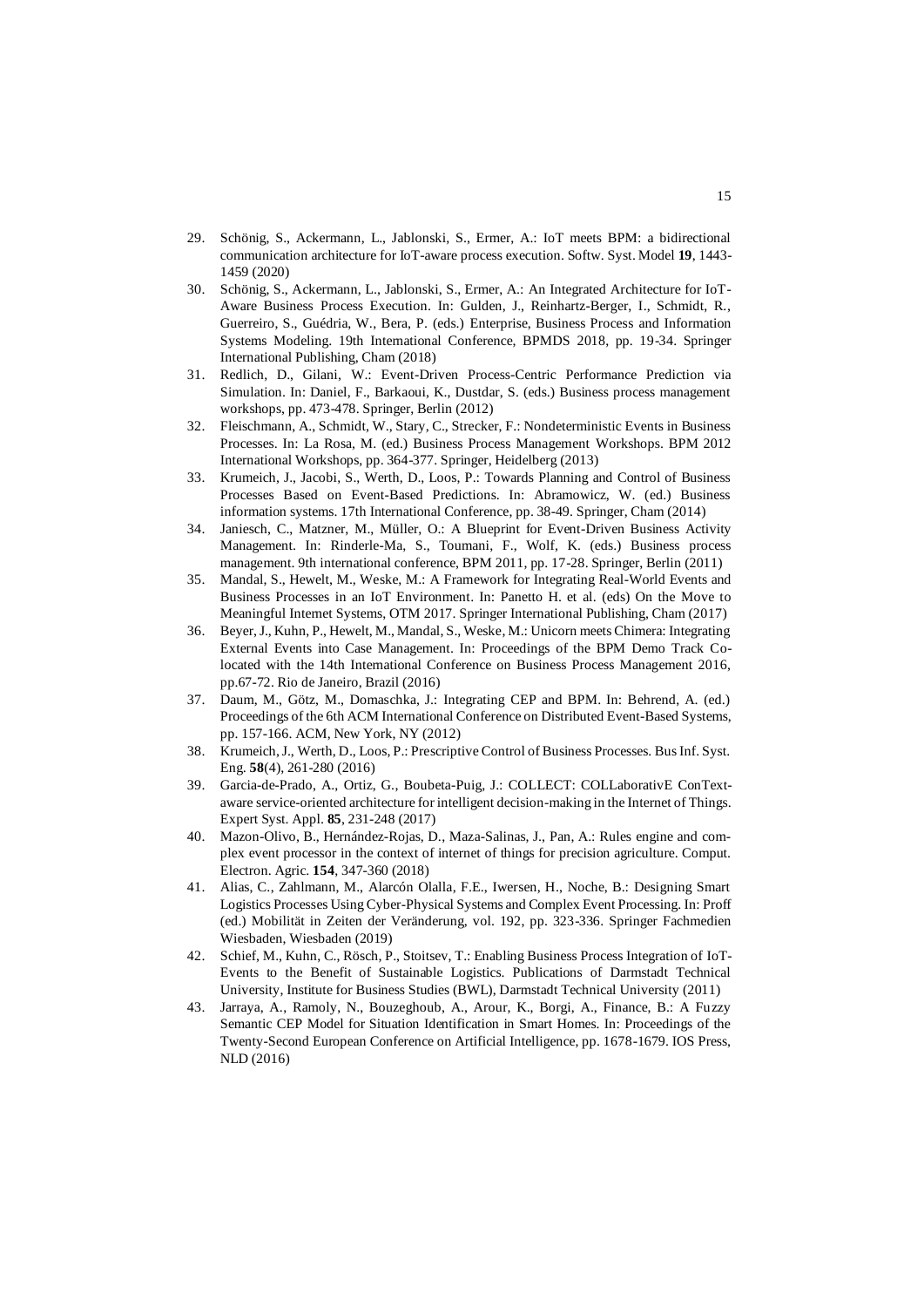- <span id="page-16-13"></span>44. Stavropoulos, T.G., Meditskos, G., Andreadis, S., Kompatsiaris, I.: Real-time health monitoring and contextualised alerts using wearables. In: Proceedings of 2015 International Conference on Interactive Mobile Communication Technologies and Learning (IMCL), pp. 358-363. IEEE, Piscataway, NJ (2015)
- <span id="page-16-14"></span>45. Pérez-Vereda, A., Flores-Martin, D., Canal, C., Murillo, J.M.: Complex Event Processing for Health Monitoring. Gerontechnology, 3-14 (2019)
- <span id="page-16-15"></span>46. Yao, W., Chu, C.-H., Li, Z.: Leveraging complex event processing for smart hospitals using RFID. J. Netw. Comput. Appl. **34**(3), 799-810 (2011)
- <span id="page-16-0"></span>47. Liu, G., Zhu, W., Saunders, C., Gao, F., Yu, Y.: Real-time Complex Event Processing and Analytics for Smart Grid. Procedia Comput. Sci. **61**, 113-119 (2015)
- <span id="page-16-1"></span>48. Sungur, C.T., Spiess, P., Oertel, N., Kopp, O.: Extending BPMN for Wireless Sensor Networks. In: 2013 IEEE 15th Conference on Business Informatics, pp. 109-116. IEEE (2013)
- <span id="page-16-2"></span>49. Pielmeier, J., Braunreuther, S., Reinhart, G.: Approach for Defining Rules in the Context of Complex Event Processing. Procedia CIRP **67**, 8-12 (2018).
- <span id="page-16-3"></span>50. Mehdiyev, N., Krumeich, J., Werth, D., Loos, P.: Determination of Event Patterns for Complex Event Processing Using Fuzzy Unordered Rule Induction Algorithm with Multiobjective Evolutionary Feature Subset Selection. In: Bui, T.X., Sprague, R.H. (eds.) Proceedings of the 49th Annual Hawaii International Conference on System Sciences, pp. 1719-1728. IEEE, Piscataway, NJ (2016)
- <span id="page-16-8"></span>51. Simsek, M.U., Ozdemir, S.: CEP Rule Extraction from Unlabeled Data in IoT. In: 3rd International Conference on Computer Science and Engineering (UBMK), pp. 429-433. IEEE, Piscataway, NJ (2018)
- <span id="page-16-10"></span>52. Mahmood, Z. (ed.): Data Science and Big Data Computing. Frameworks and Methodologies. Springer International Publishing, Cham (2016)
- <span id="page-16-9"></span>53. Guo, Q., Huang, J.: A complex event processing-based approach of multi-sensor data fusion in IoT sensing systems. In: Proceedings of 2015 4th International Conference on Computer Science and Network Technology (ICCSNT), pp. 548-551. IEEE, Piscataway, NJ (2015)
- <span id="page-16-4"></span>54. Flouris, J., Manikaki, V., Giatrakos, N., Deligiannakis, A.: FERARI: A Prototype for Complex Event Processing over Streaming Multi-cloud Platforms. In: Proceedings of the 2016 International Conference on Management of Data (SIGMOD), pp. 2093-2096. ACM, New York, NY, USA (2016)
- <span id="page-16-5"></span>55. Nawaz, F., Janjua, N.K., Hussain, O.K.: PERCEPTUS: Predictive complex event processing and reasoning for IoT-enabled supply chain. Knowl.-Based Syst. **180**(15), 133-146 (2019)
- <span id="page-16-11"></span>56. Wang, Y., Gao, H., Chen, G.: Predictive complex event processing based on evolving Bayesian networks. Pattern Recognit. Lett. **105**, 207-216 (2018)
- <span id="page-16-12"></span>57. Gillani, S., Kammoun, A., Singh, K., Subercaze, J., Gravier, C., Fayolle, J., Laforest, F.: Pi-CEP: Predictive Complex Event Processing Using Range Queries over Historical Pattern Space. In: Gottumukkala, R. (ed.) 17th IEEE International Conference on Data Mining workshops (ICDMW), pp. 1166-1171. IEEE, Piscataway, NJ (2017)
- 58. Akbar, A., Carrez, F., Moessner, K., Zoha, A.: Predicting complex events for proactive IoT applications. In: IEEE World Forum on Internet of Things (WF-IoT), pp. 327-332. IEEE, Piscataway, NJ (2015)
- <span id="page-16-6"></span>59. Christ, M., Krumeich, J., Kempa-Liehr, A.W.: Integrating Predictive Analytics into Complex Event Processing by Using Conditional Density Estimations. In: Dijkman, R., Pires, L.F., Rinderle-Ma, S. (eds.) 2016 IEEE 20th International Enterprise Distributed Object Computing Workshop (EDOCW), pp. 1-8. IEEE, Piscataway, NJ (2016)
- <span id="page-16-7"></span>60. Ahmad, W., Lobov, A., Lastra, J.L.M.: Formal modelling of Complex Event Processing: A generic algorithm and its application to a manufacturing line. In: 2012 IEEE 10th Interna-

## 16